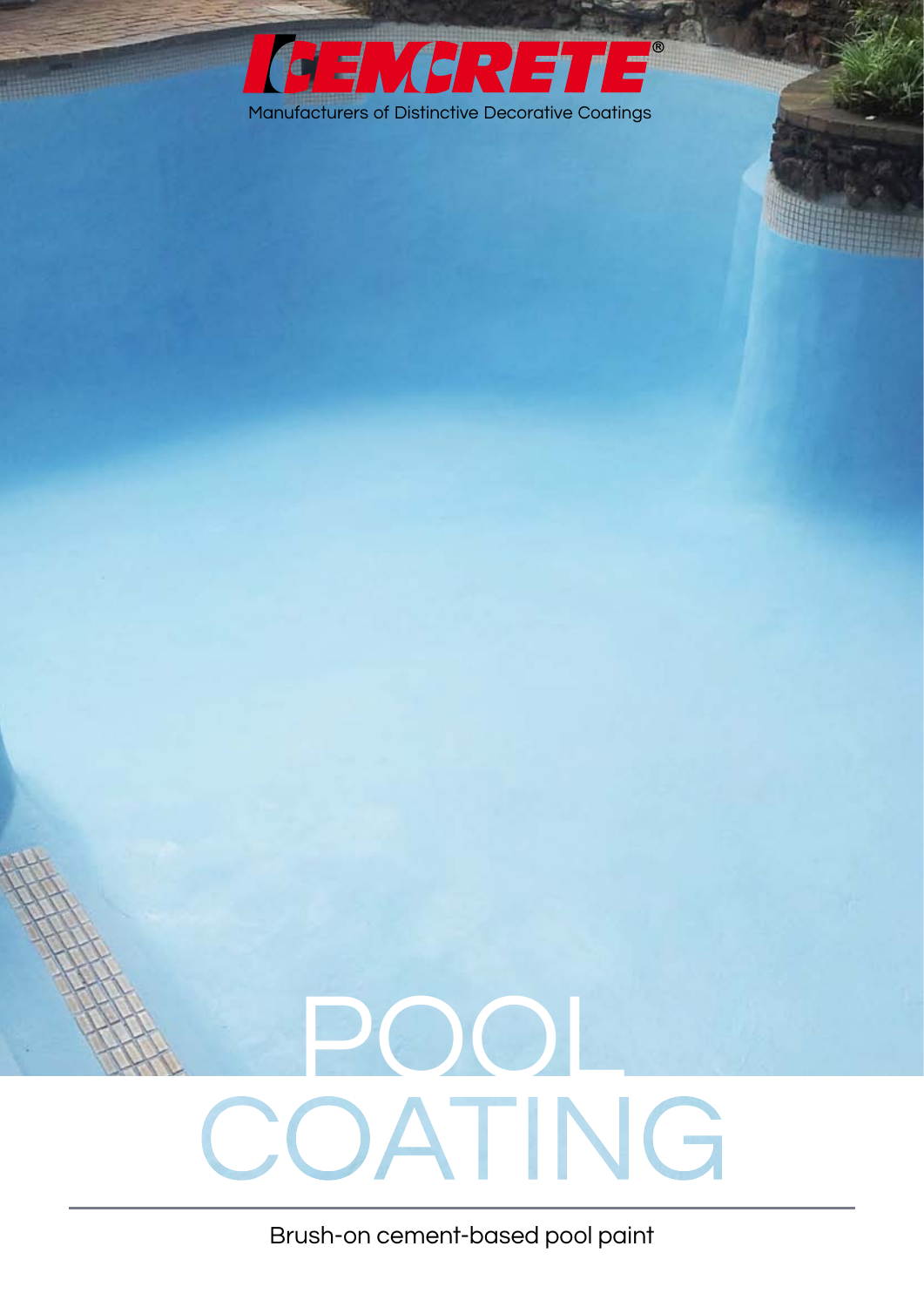plaster as an alternative to re-plastering. It must be noted that Pool Coating

## **BENEFITS**

- Application with a brush and / or roller
- Economical & easy to apply
- **Fresh finish to old surfaces**
- **Excellent bond, flexural and tensile strength**
- Good abrasion and chemical resistance
- **Becomes an integral part of the pool plaster**

## **SPECIFICATIONS**

| Suitable surfaces | Old, dirty pool plaster that has been acid-washed<br>Not for application to oil paint, plastic paint, new cement surfaces, fibreglass or new pool plaster                                                                                                                                                                         |
|-------------------|-----------------------------------------------------------------------------------------------------------------------------------------------------------------------------------------------------------------------------------------------------------------------------------------------------------------------------------|
| Finish            | Smooth - slight brush / roller texture                                                                                                                                                                                                                                                                                            |
| Thickness         | 1.5mm                                                                                                                                                                                                                                                                                                                             |
| Application       | Brush and/or roller                                                                                                                                                                                                                                                                                                               |
| Packaging         | 15kg twin-pack                                                                                                                                                                                                                                                                                                                    |
| Coverage          | Approximately 25m <sup>2</sup> per 15kg twin-pack                                                                                                                                                                                                                                                                                 |
| Curing            | The completed work should be air cured for 6 days before filling the pool with water<br>Any rain water that does fall during this period should be immediately removed from the pool<br>Allow an extra days air curing for each day of rain during the six day curing period<br>Filling of pool - See Pool Coating Start-Up Guide |
| Colour/s          | Available in 6 colours                                                                                                                                                                                                                                                                                                            |

## Intended for use with

Acid wash

Tools needed Block brush Wire-brush Brush and / or roller Supporting Cemcrete Products

Pool Crack Filler Pool Sealer Pool Patching FlexBond

In warm/humid weather the product tends to thicken in the drum which reduces the coverage achieved. To alleviate this problem, dilute FlexBond (dilute 1:4 with clean water) and add 100ml at a time to keep the mixed product to a paintable consistency.

0860 CEMCRETE | info@cemcrete.co.za | www.cemcrete.co.za | f  $\bullet$  P in  $\bullet$ 

We have distributors nationally as well as across many African countries and internationally. Contact us to locate your nearest retailer or contractor.